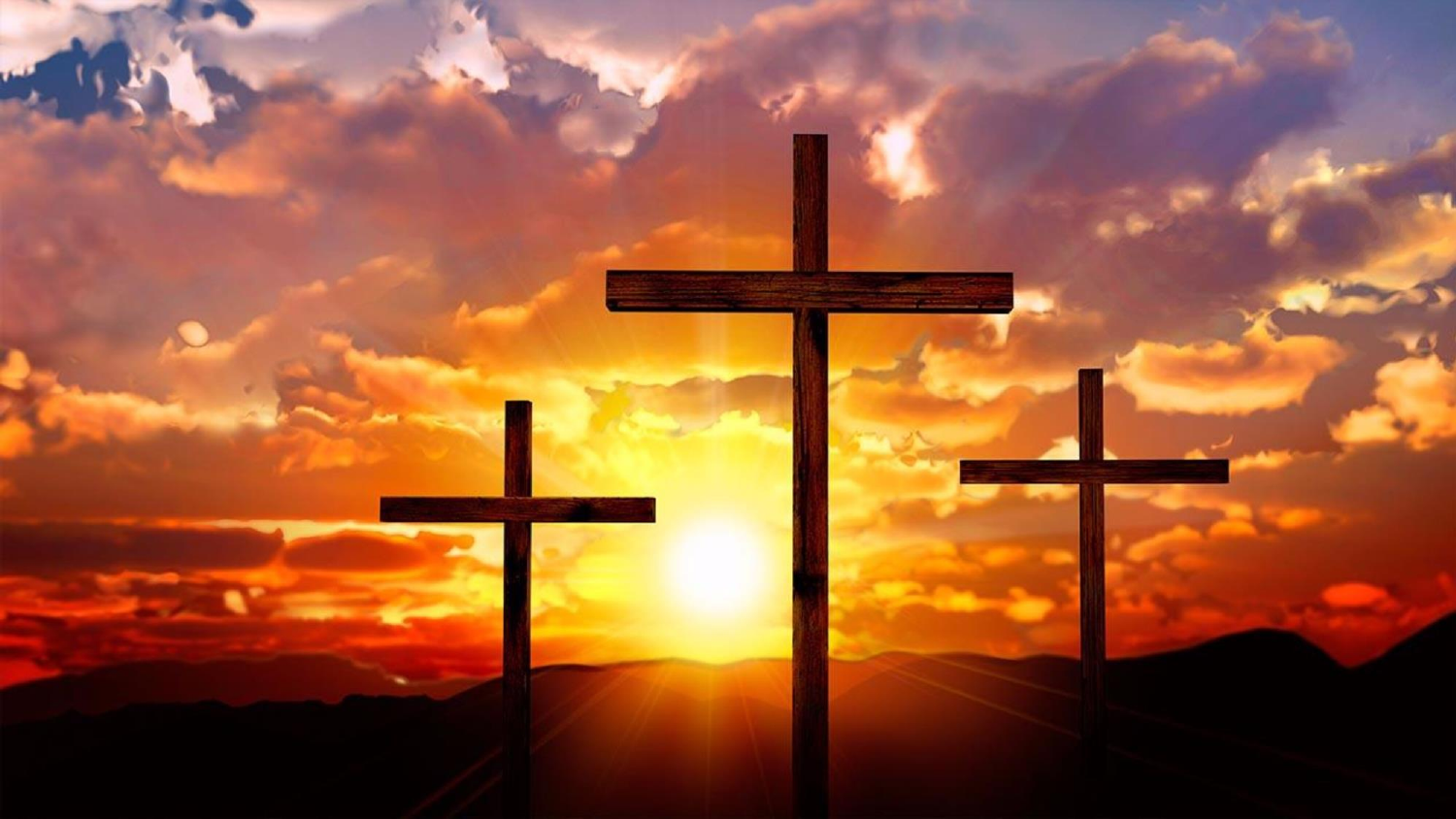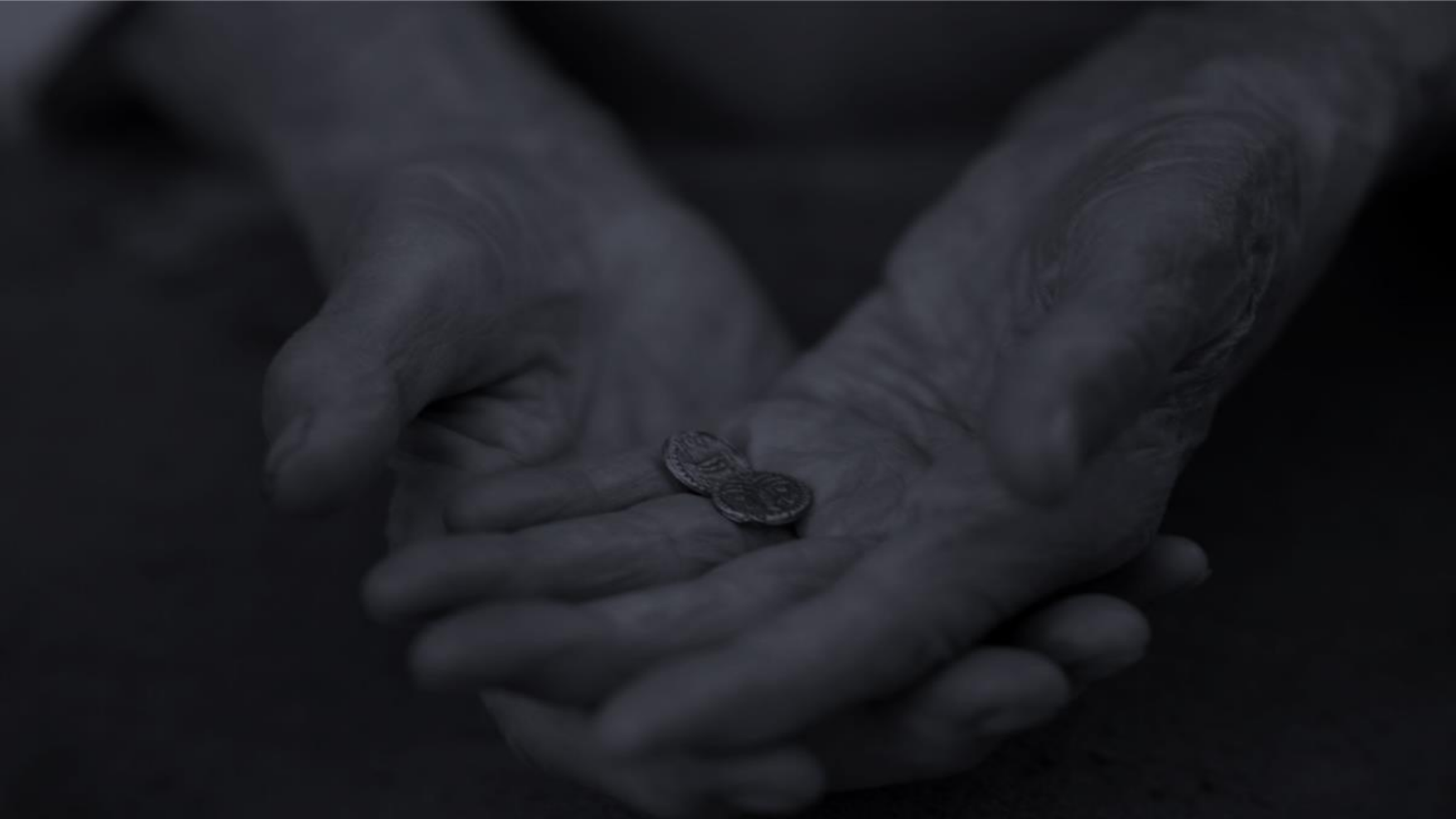# AMIGHTY



**MARK 12:41-44(NIV)**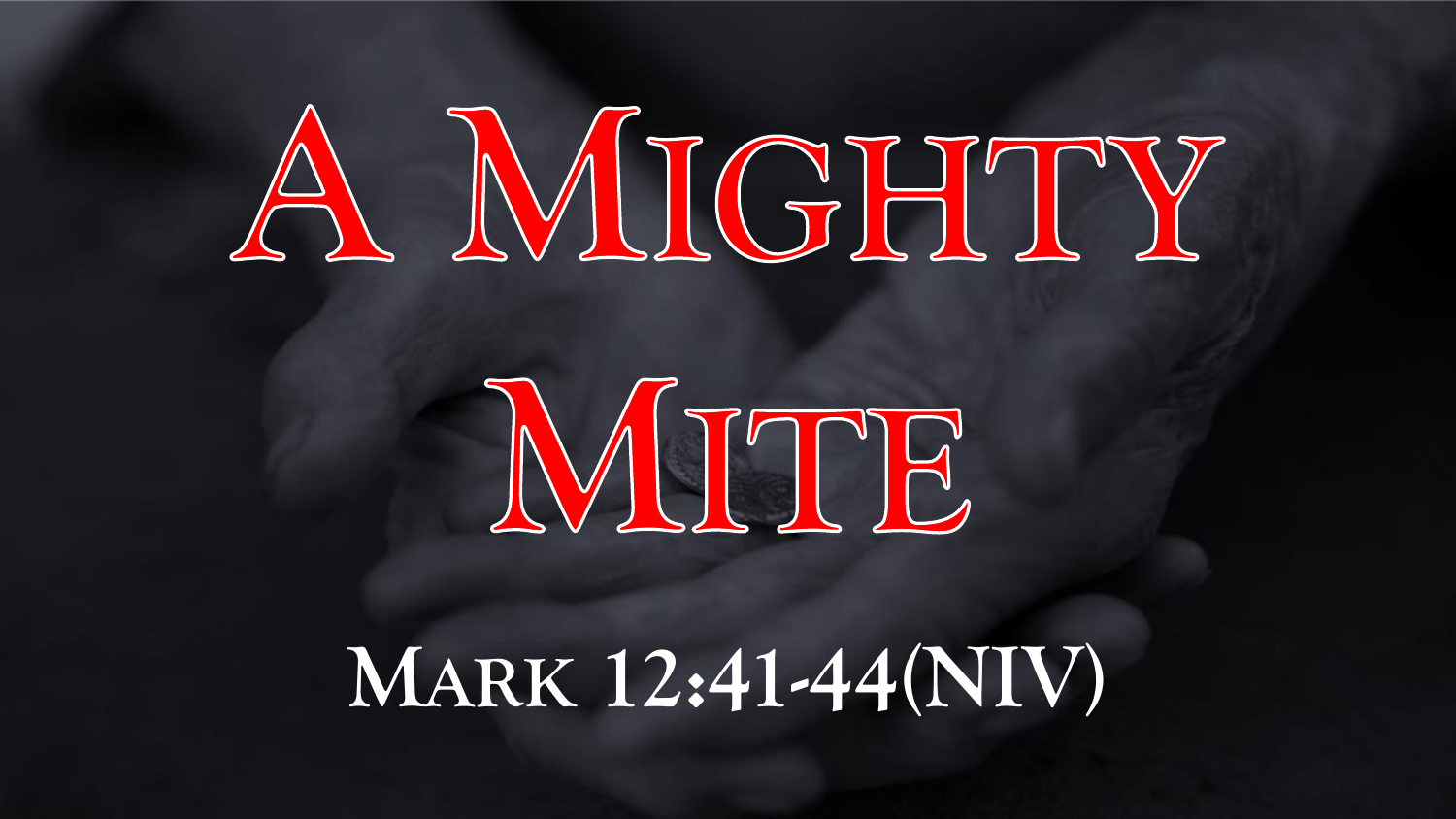**41 - Jesus sat down opposite the place where the offerings were put and watched the crowd putting their money into the temple treasury. Many rich people threw in large amounts.**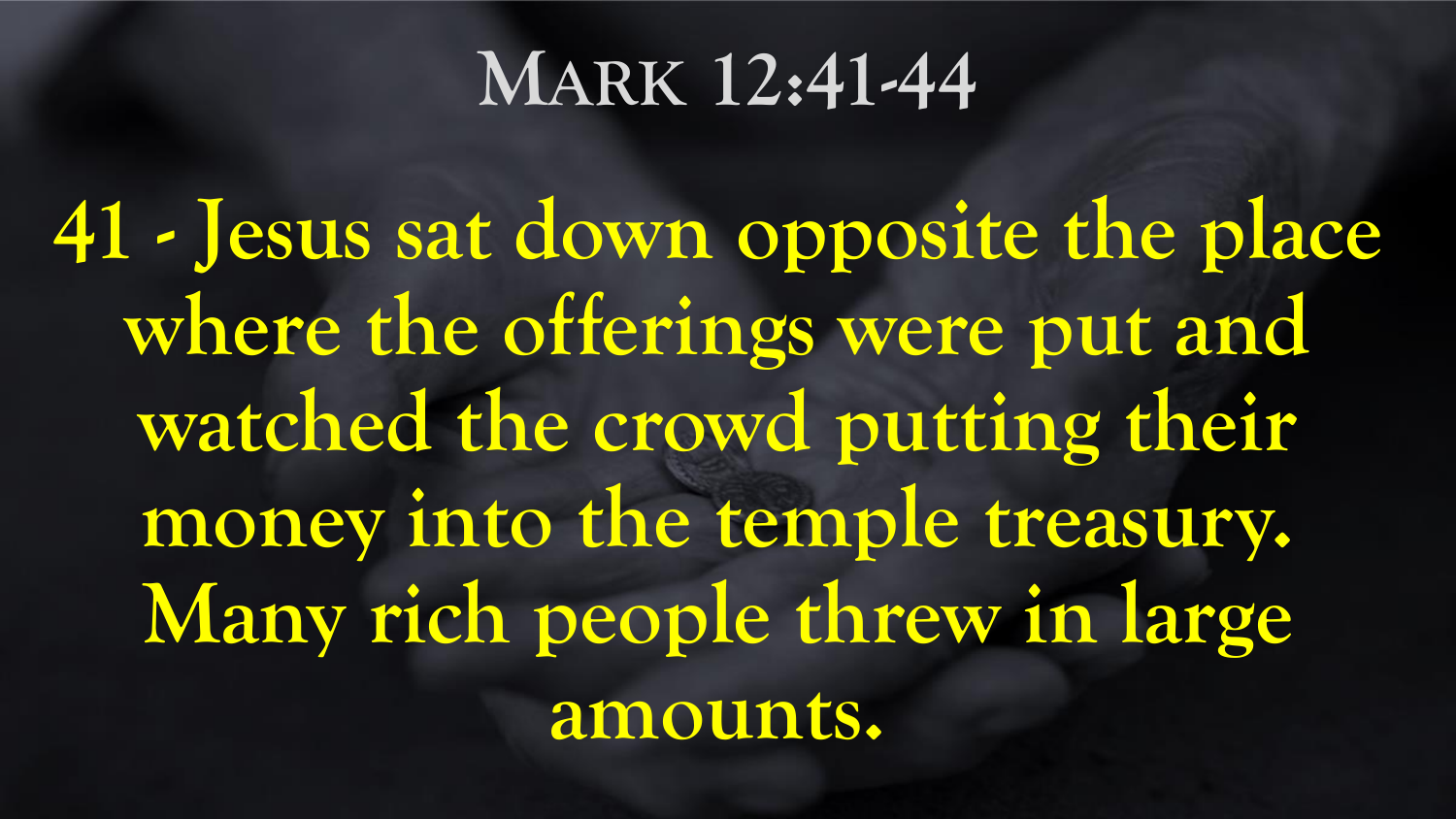**42 - But a poor widow came and put in two very small copper coins, worth only a fraction of a penny.**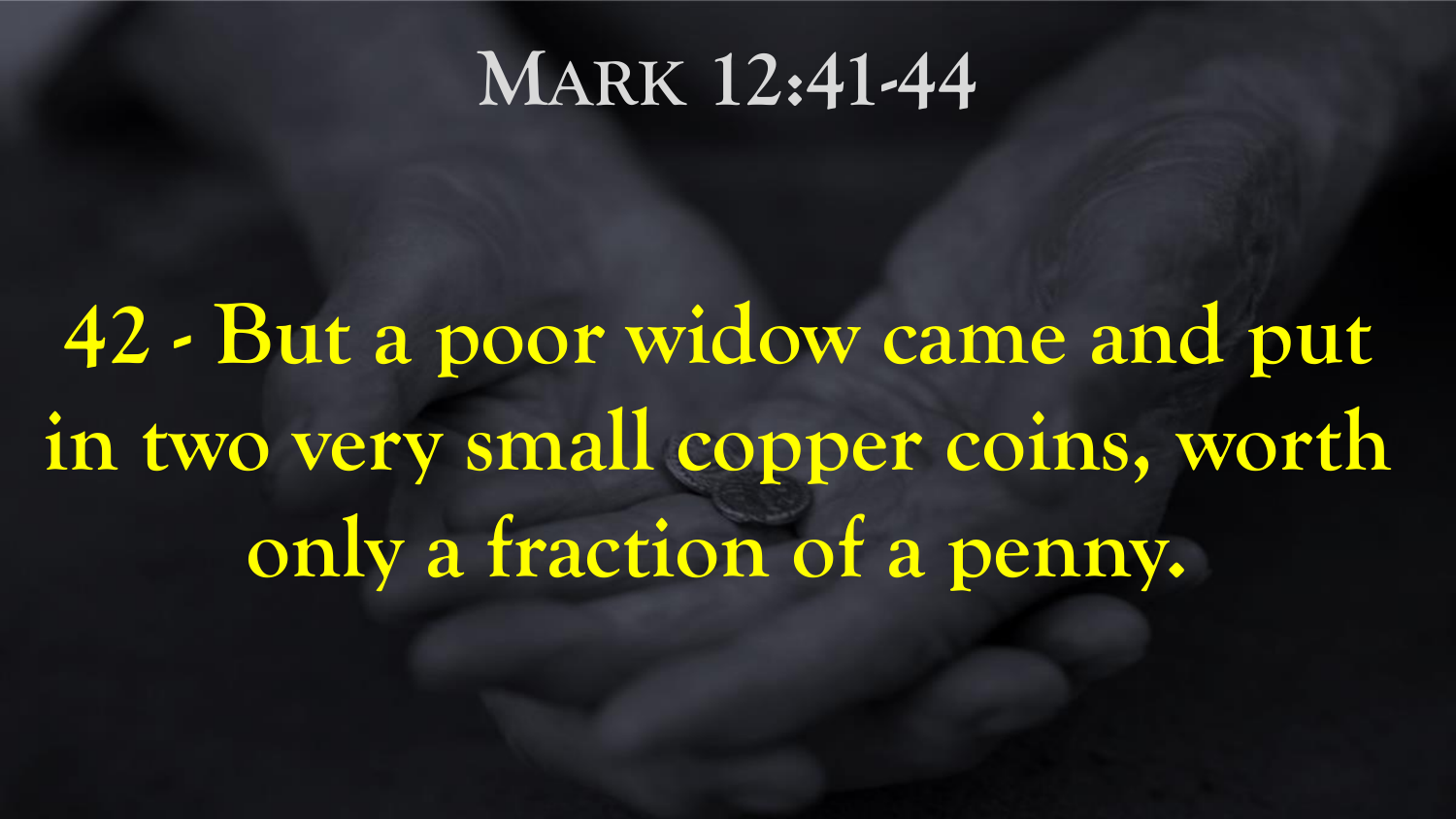**43 - Calling his disciples to him, Jesus said, "I tell you the truth, this poor widow has put more into the treasury than all the others.**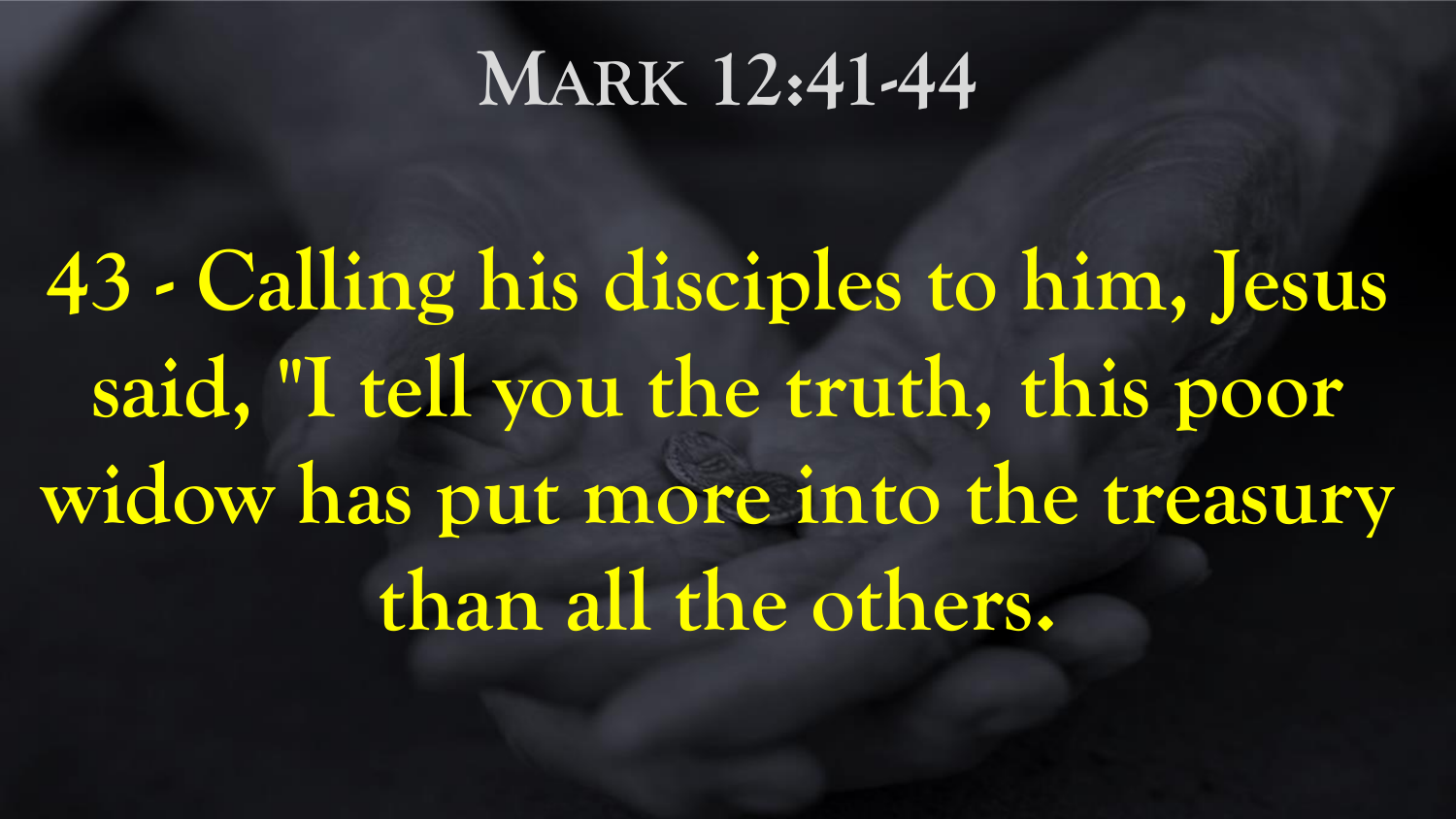**44 - They all gave out of their wealth; but she, out of her poverty, put in everything--all she had to live on."**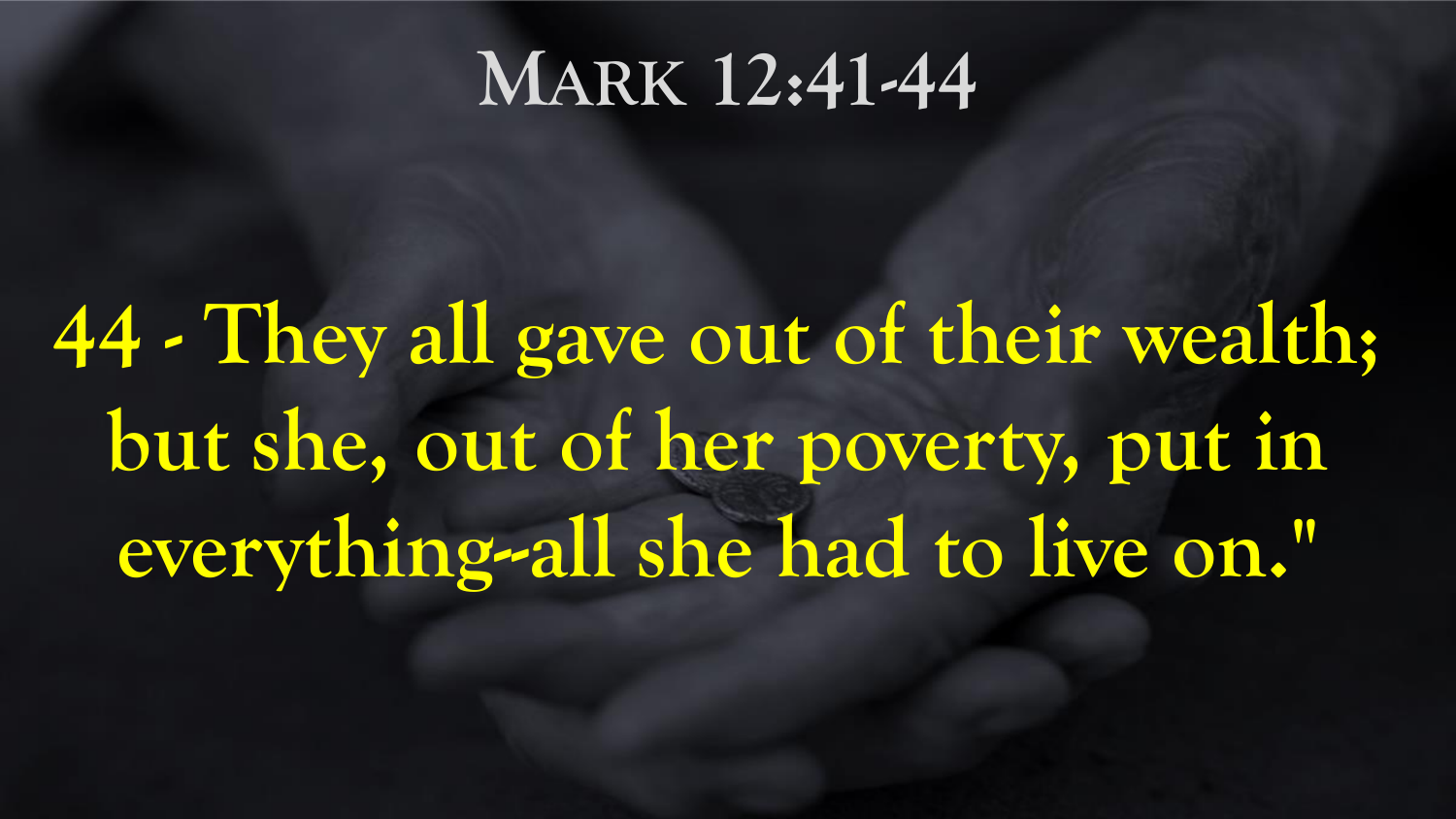# **1. A Sacrifice of Herself**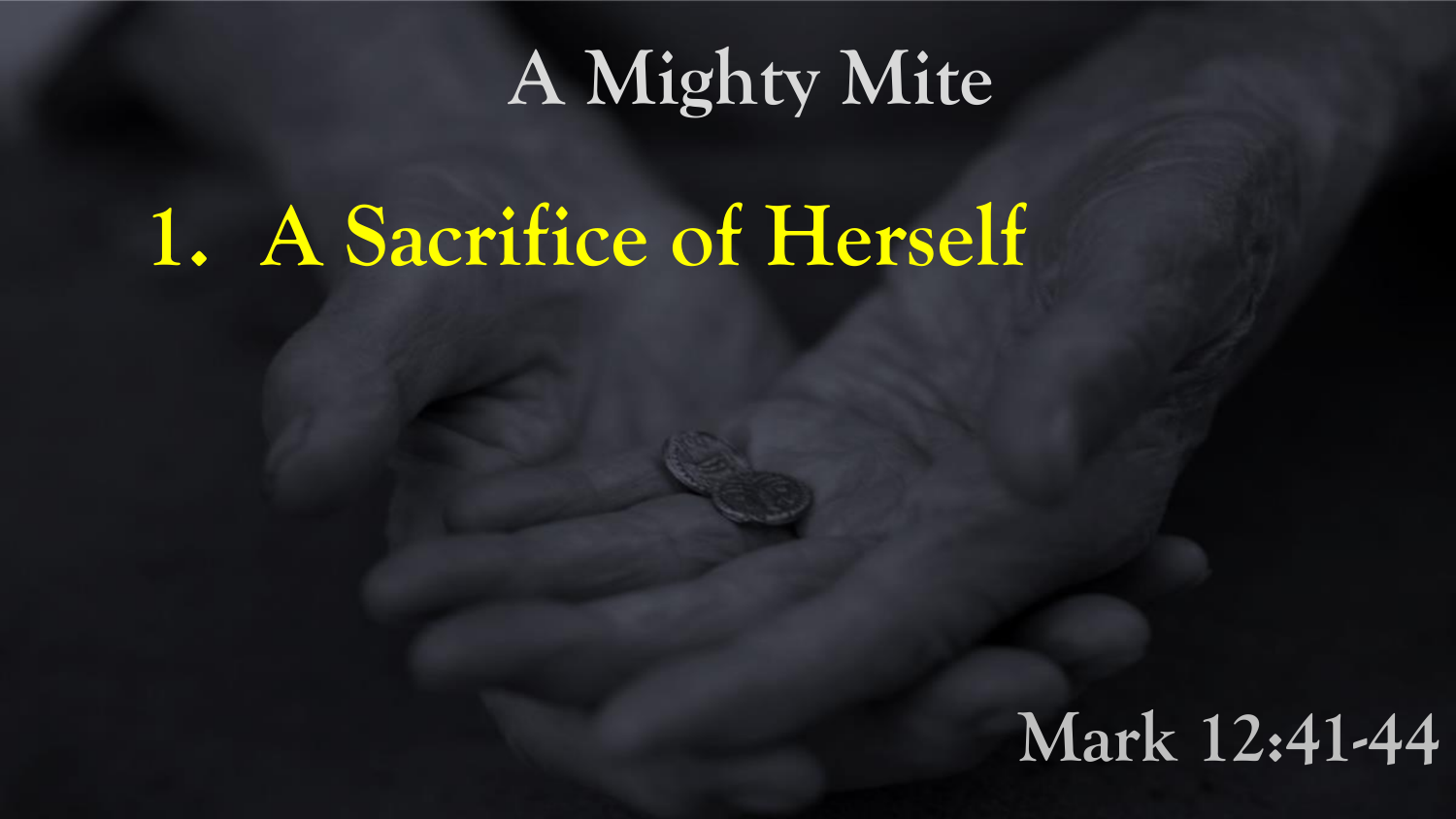**1. A Sacrifice of Herself 2. A witness to Others**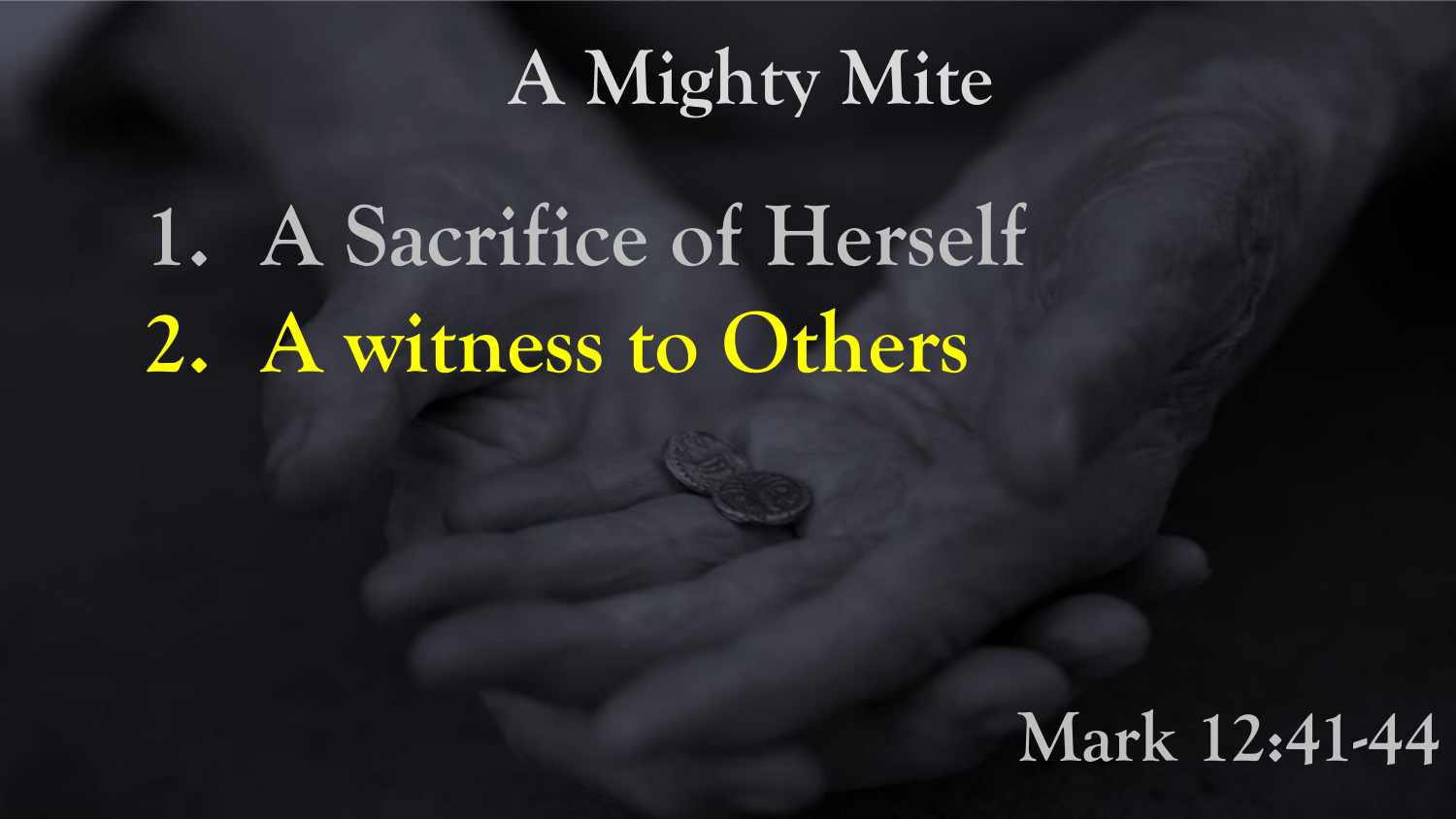**1. A Sacrifice of Herself 2. A witness to Others 3. An Act of Total Commitment and Trust in God**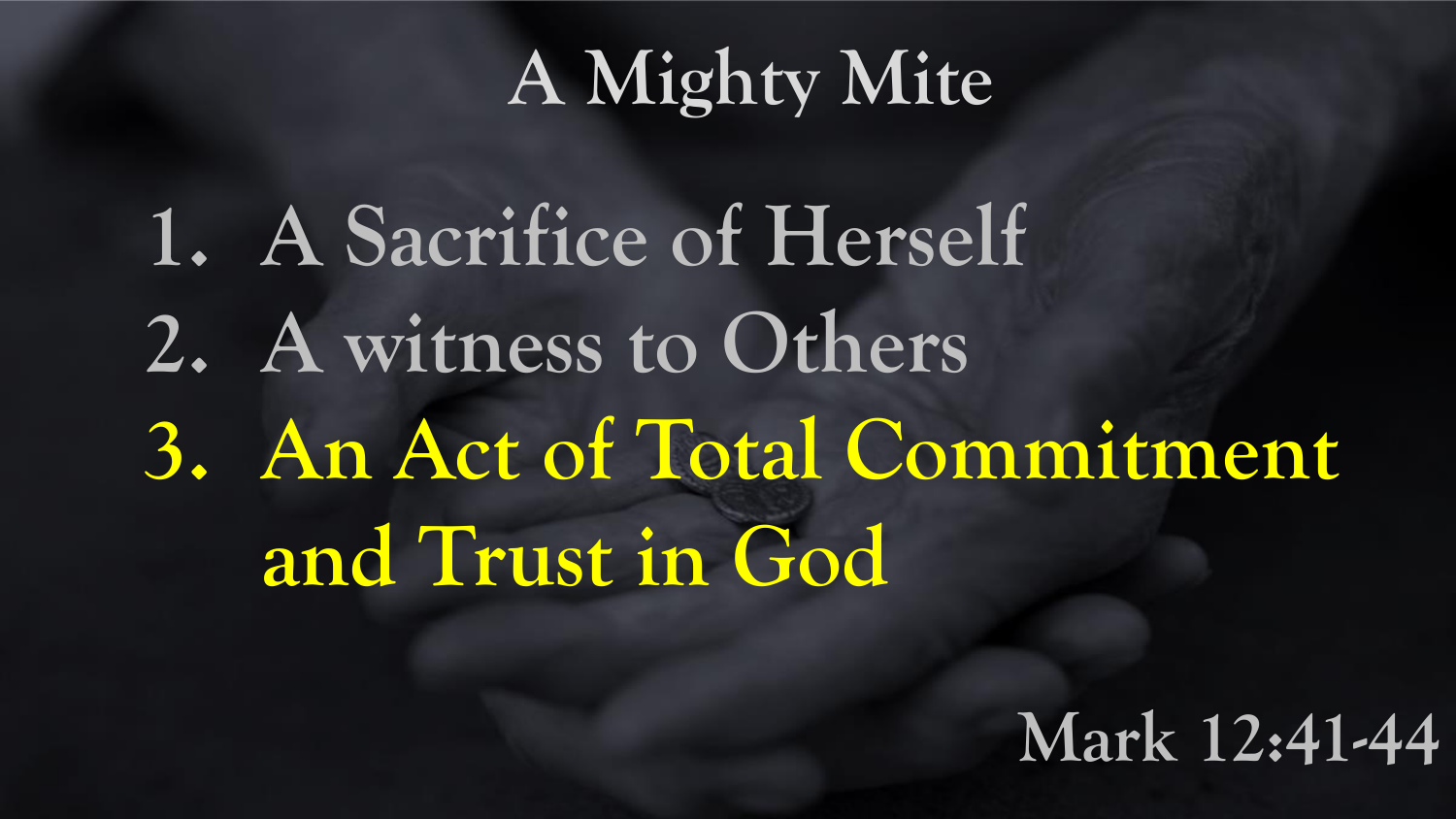### **An Act of Total Commitment and Trust in God**

# **Proverbs 3:9-10 Honor the LORD with your wealth, with the firstfruits of all your crops; Mark 12:41-44**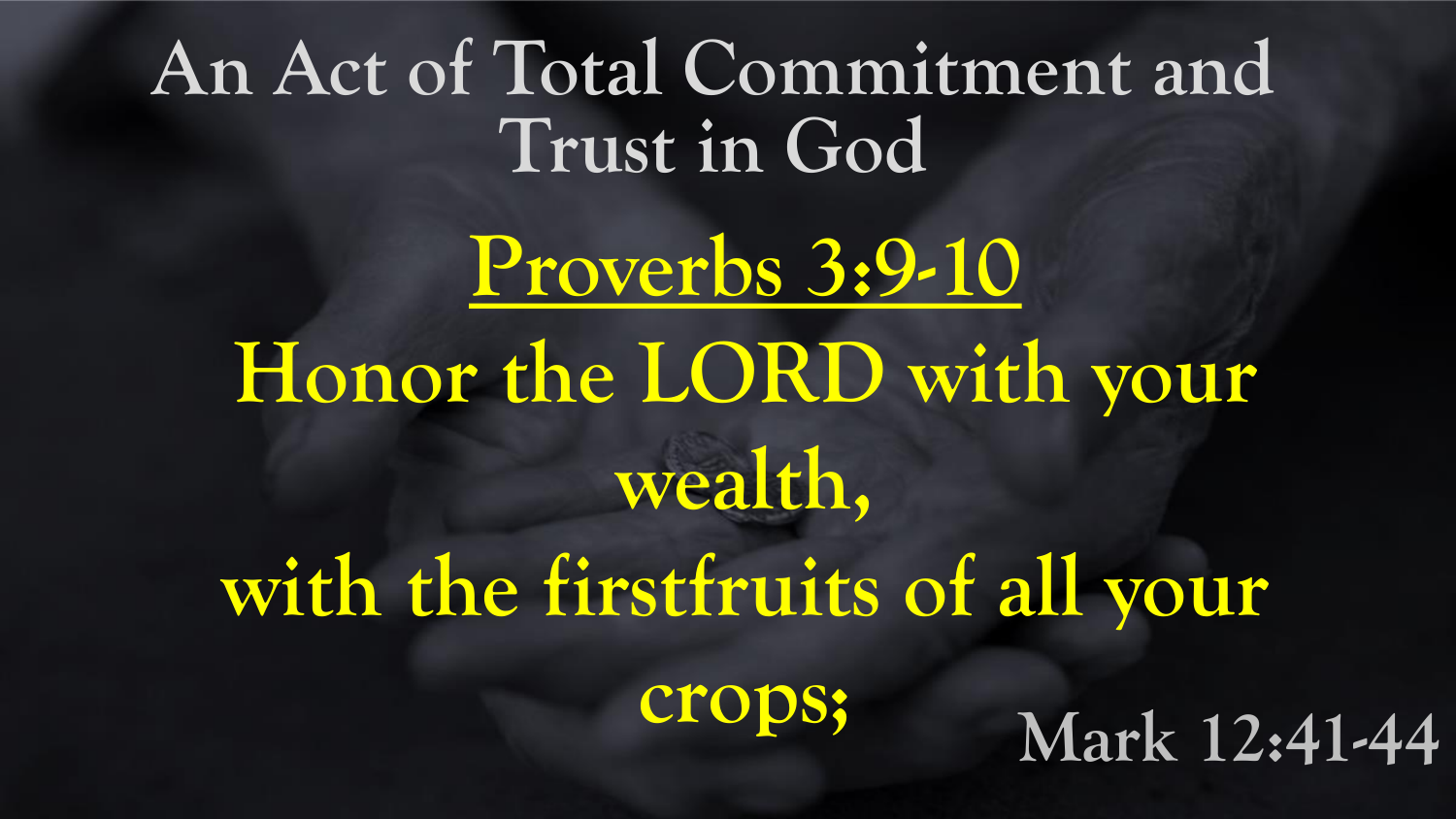**An Act of Total Commitment and Trust in God**

**Proverbs 3:9-10**

**then your barns will be filled to overflowing, and your vats will brim over with new wine.**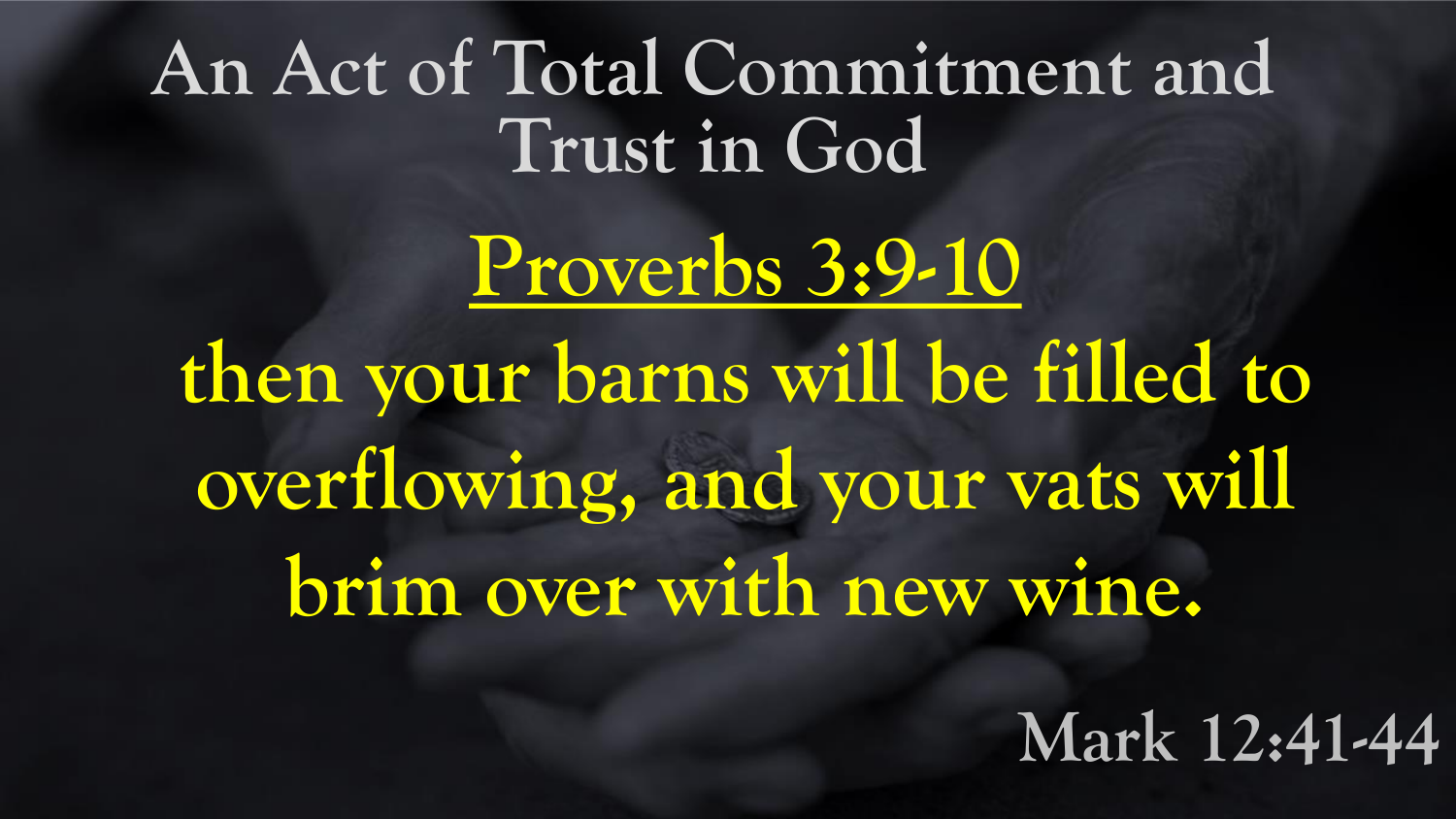### **An Act of Total Commitment and Trust in God**

**Matthew 6:33 But seek first his kingdom and his righteousness, and all these things will be given to you as well. Mark 12:41-44**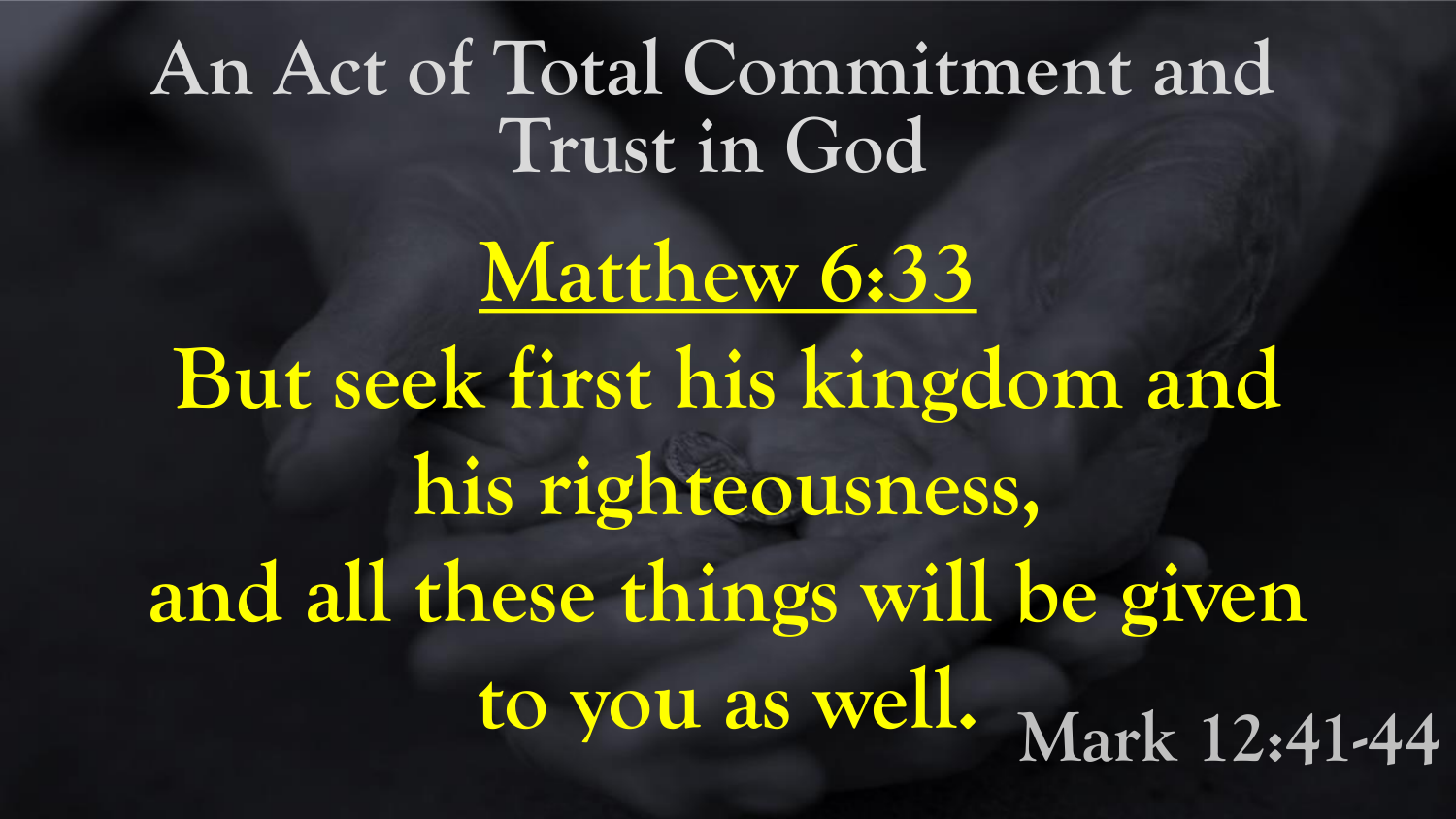**1. A Sacrifice of Herself 2. A witness to Others 3. An Act of Total Commitment and Trust in God**